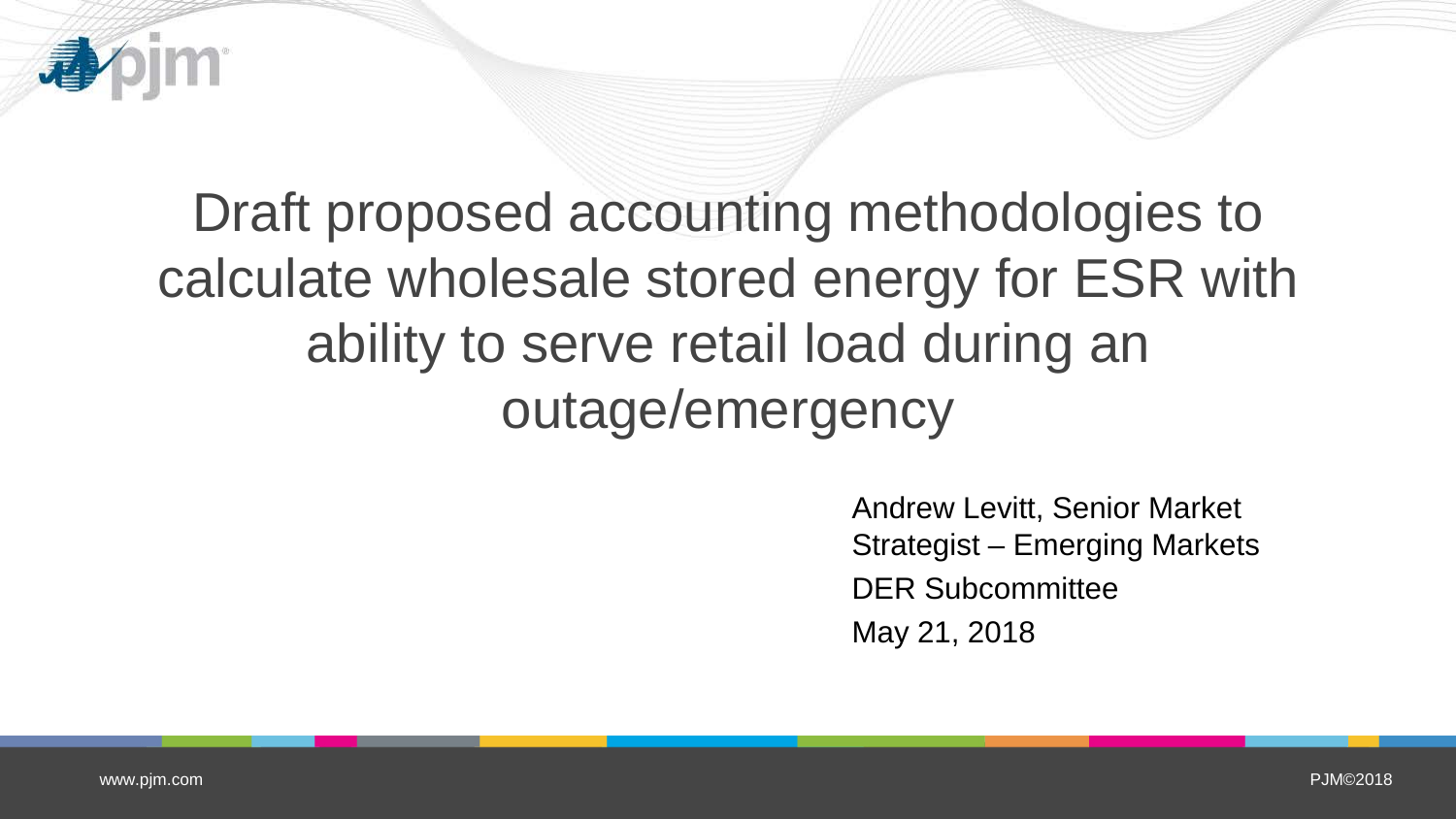

### Use Case: Front of Meter ESR w/ Resilience Connection to Load

- "Wholesale Stored Energy" is a withdrawal that is a direct sale to the ESR.
- Withdrawn energy is sold to an LSE as "Load" if it is later served to retail load.
- Total withdrawals = "WSE" + "Load".
- Daily settlement for this use case: 100% of the withdrawals are considered WSE.
- Monthly accounting process to reverse pro-rata share of withdrawals for each interval from "WSE" to "Load" using monthly ratio of "Load" to "Withdrawals".
- Several methods described below for calculating "Load" vs "WSE".



*Interlock among switches allows closed resilience connection only when disconnected from grid on both sides.*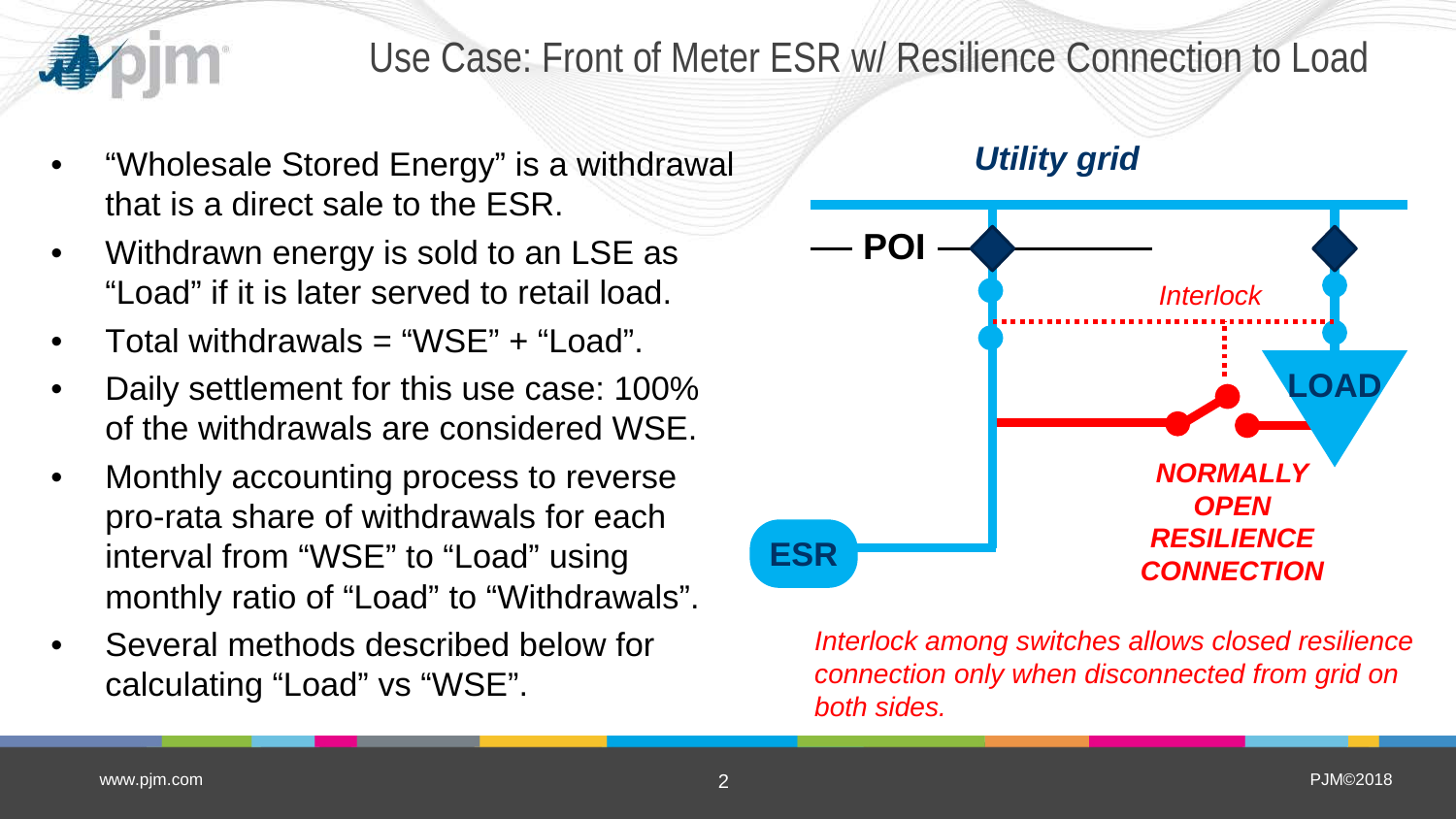

*Draft OATT Def'ns -* "**Wholesale Stored Energy** shall mean:

- i. Energy that an Energy Storage Resource purchases from the PJM energy markets and stores for later resale into the PJM energy markets, and:
- ii. Energy at an Energy Storage Resource that is lost to conversion inefficiencies, provided that such inefficiencies are an unavoidable component of the conversion, storage, and discharge process that is used to resell energy back to the PJM energy markets"

*Draft OA Schedule 1 and OATT Attachment K Appendix*:

"The sale of **Wholesale Stored Energy** shall be at the wholesale locational marginal price."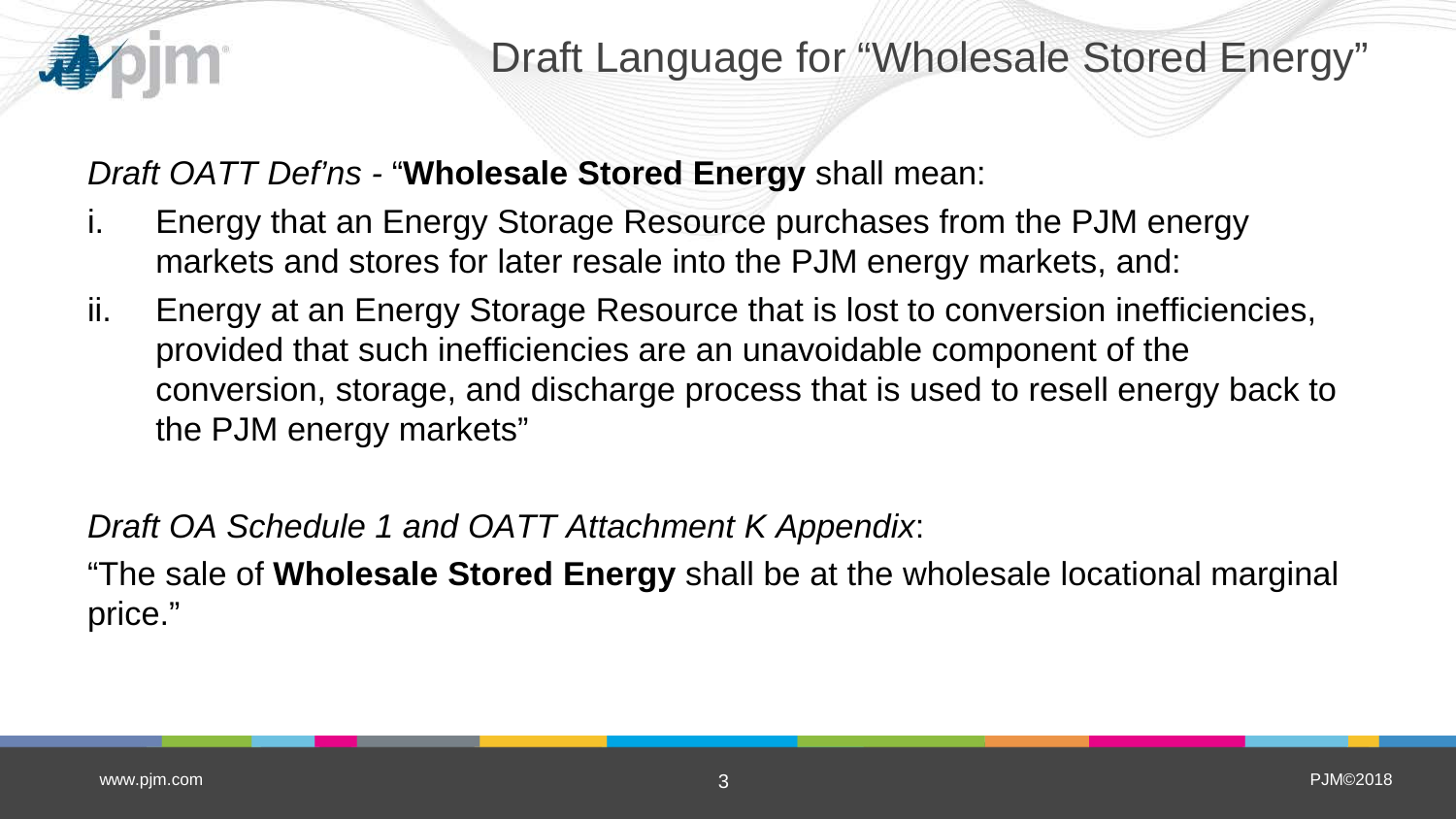

## Quantity Def'ns - ESR Submeter Method for ESR Alone Case

- *ESR Injections* = monthly **Σ**ESR submeter value when submeter MW is producing AND when POI MW injects (alternately, when N.O.R.C. is open).
- *Wholesale Losses + Stock Change =*  monthly **Σ**ESR submeter
	- This measures energy that went into the ESR but didn't come out, either because it was lost or it increased the stock.
	- Decreases in stock net against losses.
	- Should stop **Σ** if N.O.R.C. open
- **POI withdrawals** = monthly **Σ**POI meter when withdrawing

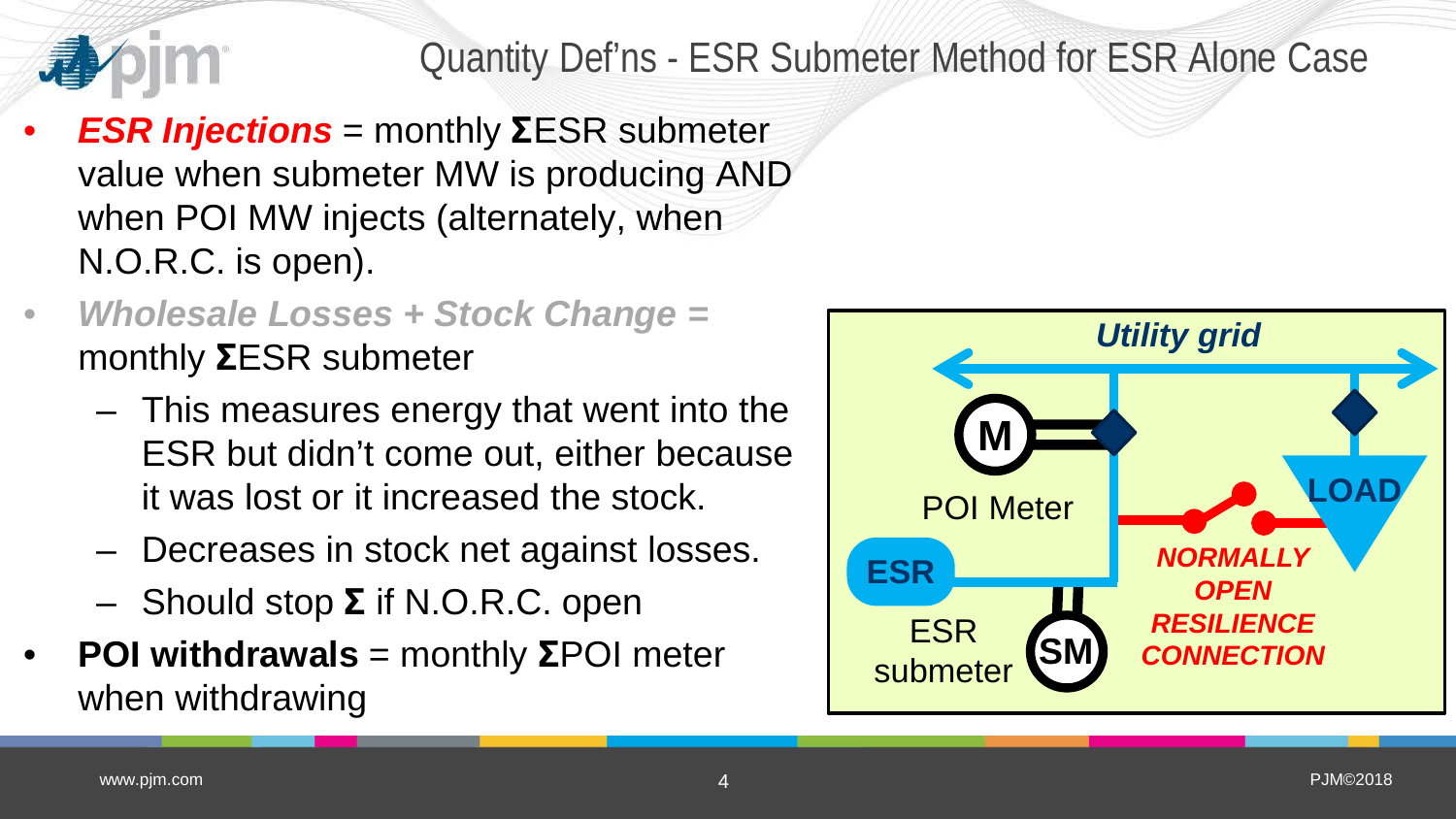

## Summary of ESR Submeter Method for ESR Alone Case

## *Load* **= ΣPOI withdrawals – Σ***ESR Injections –* **ΣESR Submeter** *WSE* **= Σ***ESR Injections +* **ΣESR Submeter**

- Premised on direct measurement of:
	- Wholesale Stored MWh and
	- Wholesale Losses

*See Appendix for derivation*

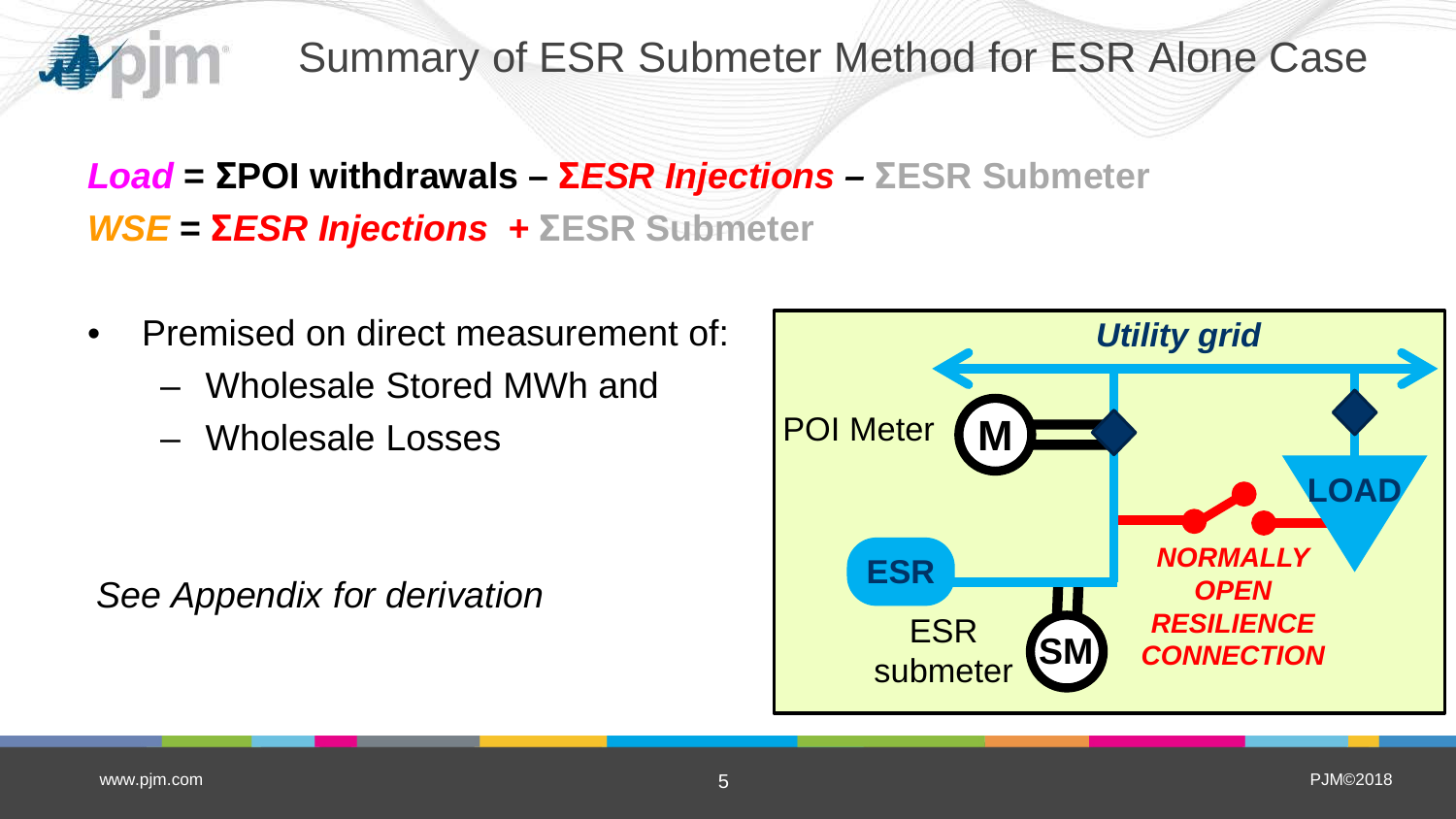

• Discuss roles for:

**pim** 

、

- Establishing definitions for data values
- Performing calculations
- Verifying meter configurations
- Owning metering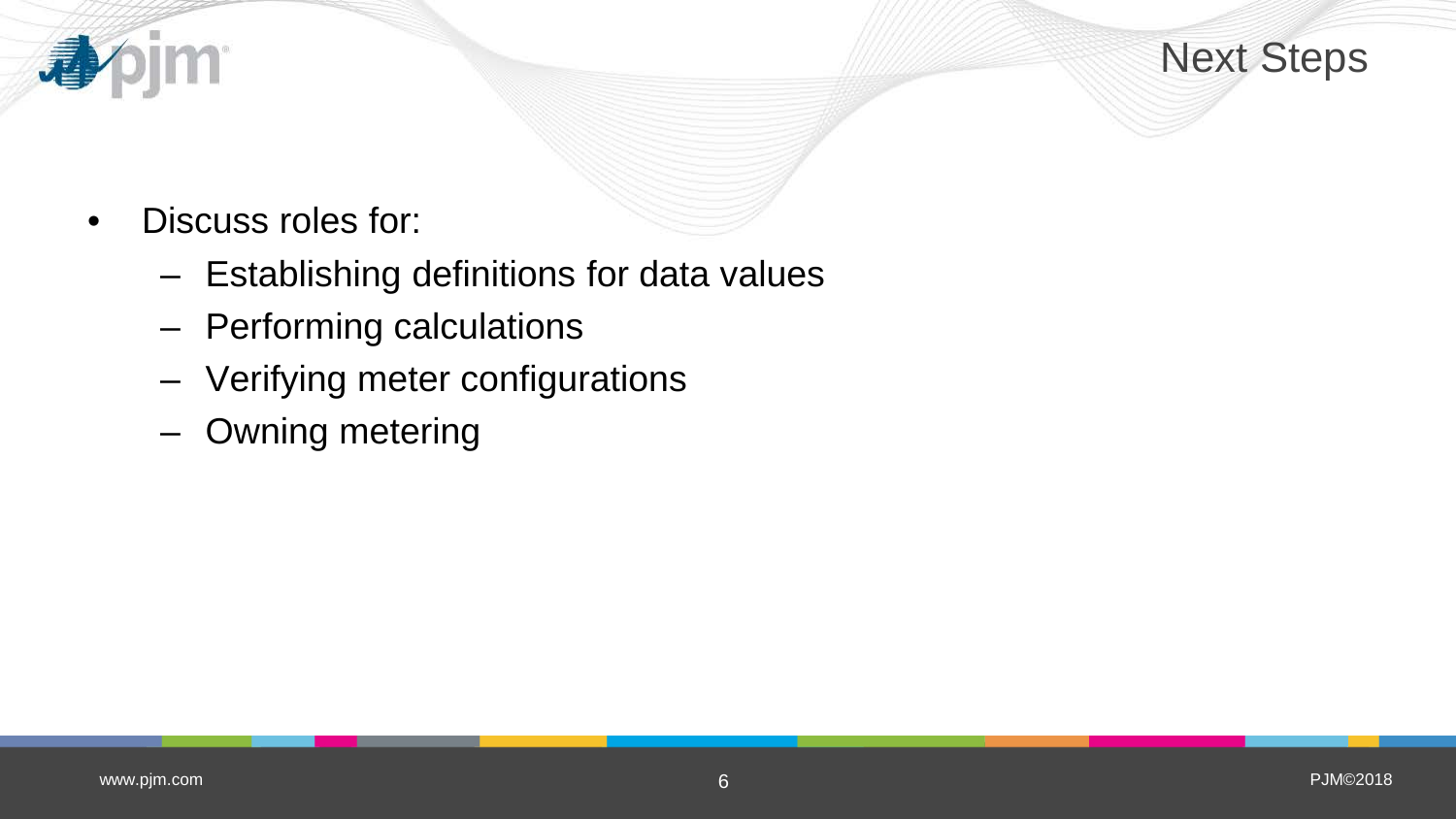

## Appendix: Note On Meter Logic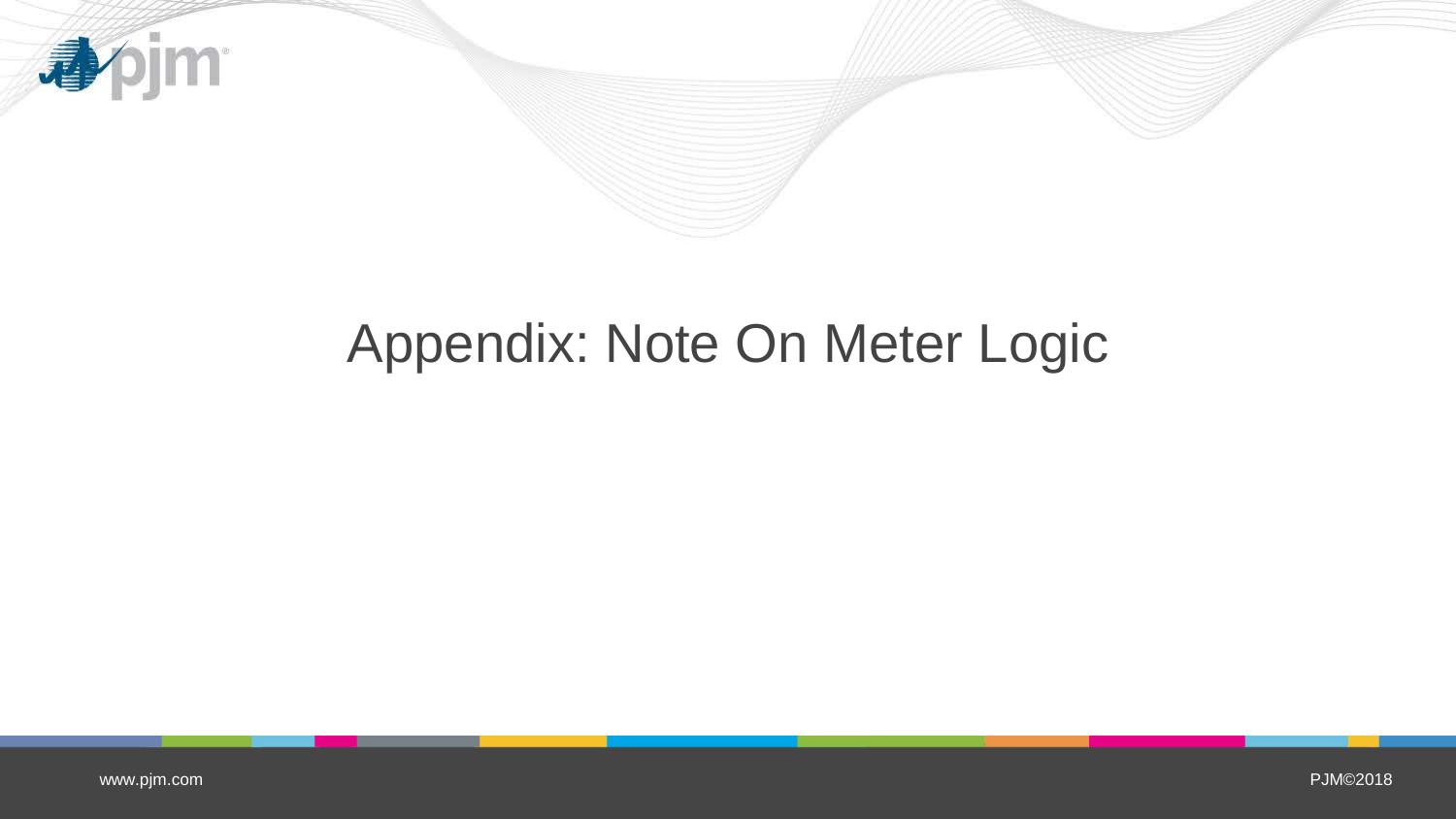

Note on Meter Logic

- Sums in this presentation are all over a monthly period.
- Sum of meter values "when producing/injecting" or "when withdrawing" requires a meter than has a separate positive energy channel and negative energy channel.
	- I.e., ~instantaneous outbound power must be summed separately from ~instantaneous inbound power, without netting the two.
- In some cases, ~instantaneous logic on power might need to be applied to two meters simultaneously (denoted with "Meter XYZ MW"):
	- e.g., "When Meter XYZ MW is injecting AND Meter ABC MW is injecting, sum positive values from Meter XYZ".
	- Logic must be applied BEFORE summing over any significant interval.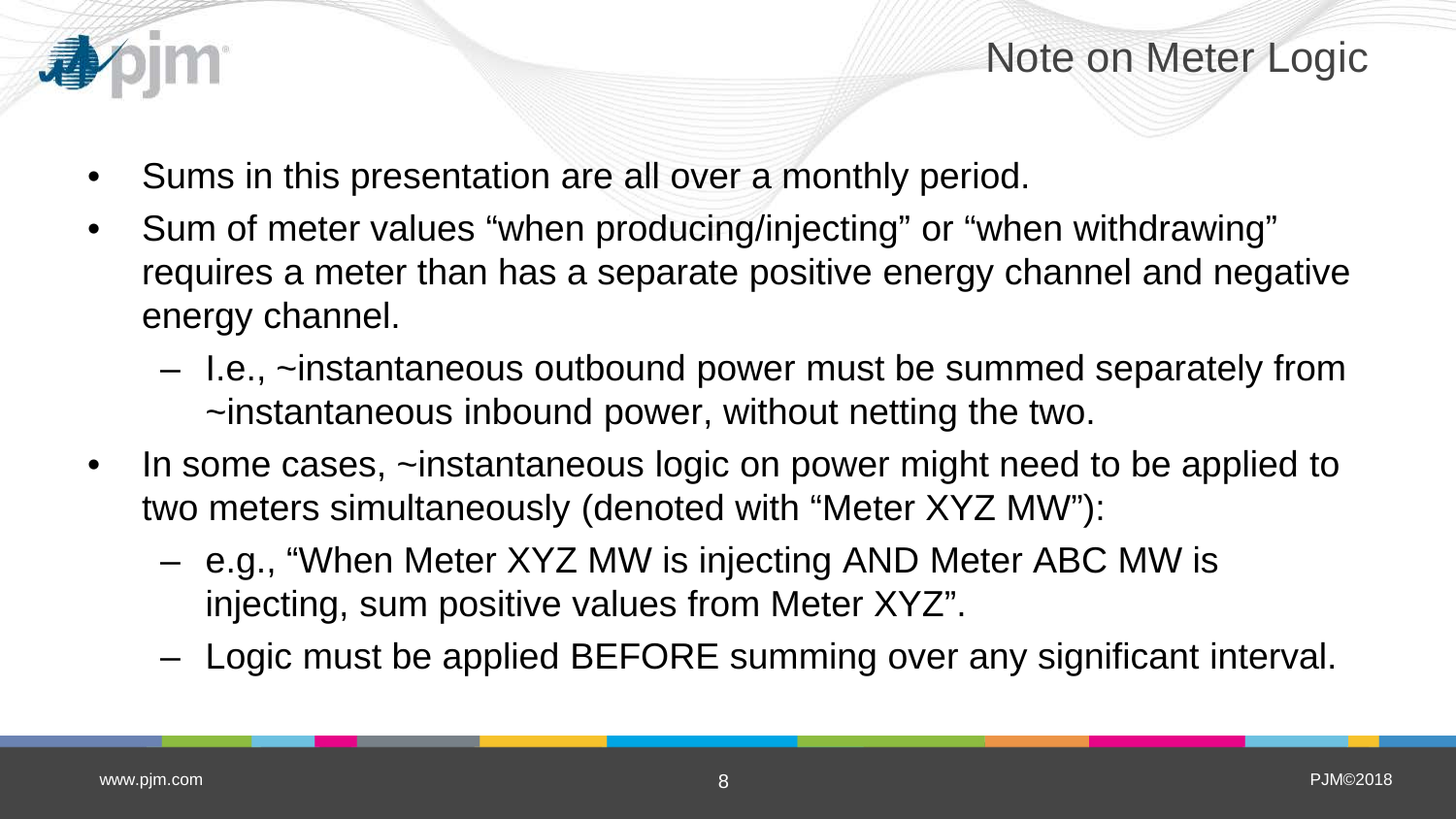

# Appendix: Derivation Details for ESR Submeter Method for ESR Alone Case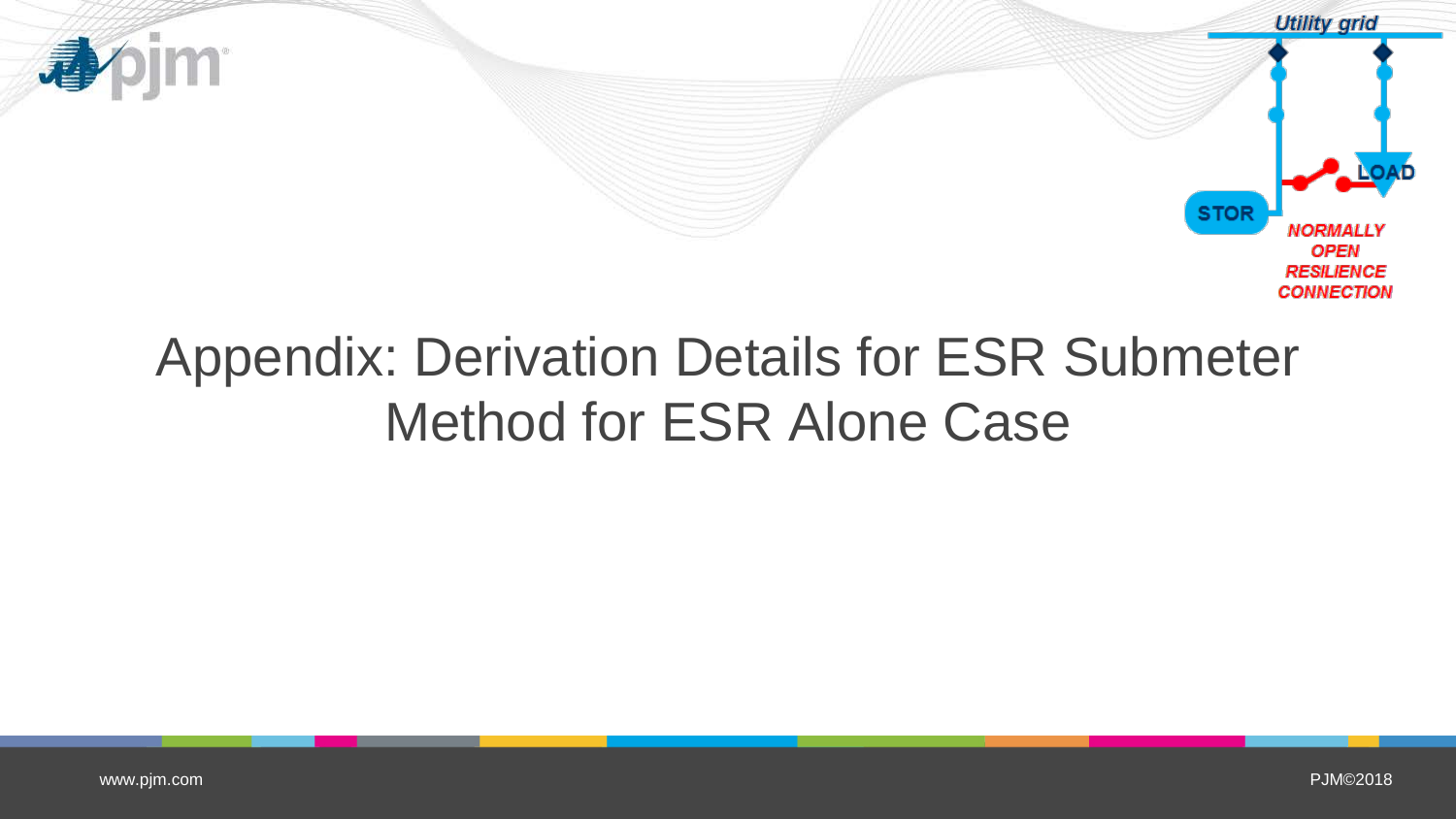

- Wholesale Stored Energy is the (draft) tariff definition.
- It includes Wholesale Stored MWh plus Wholesale Storage Losses.
- Wholesale Stored MWh are MWh that go Grid $\rightarrow$ ESR and then  $ESR \rightarrow Grid$ .
- Wholesale Storage Losses are unavoidable losses associated with storage of Wholesale Stored MWh.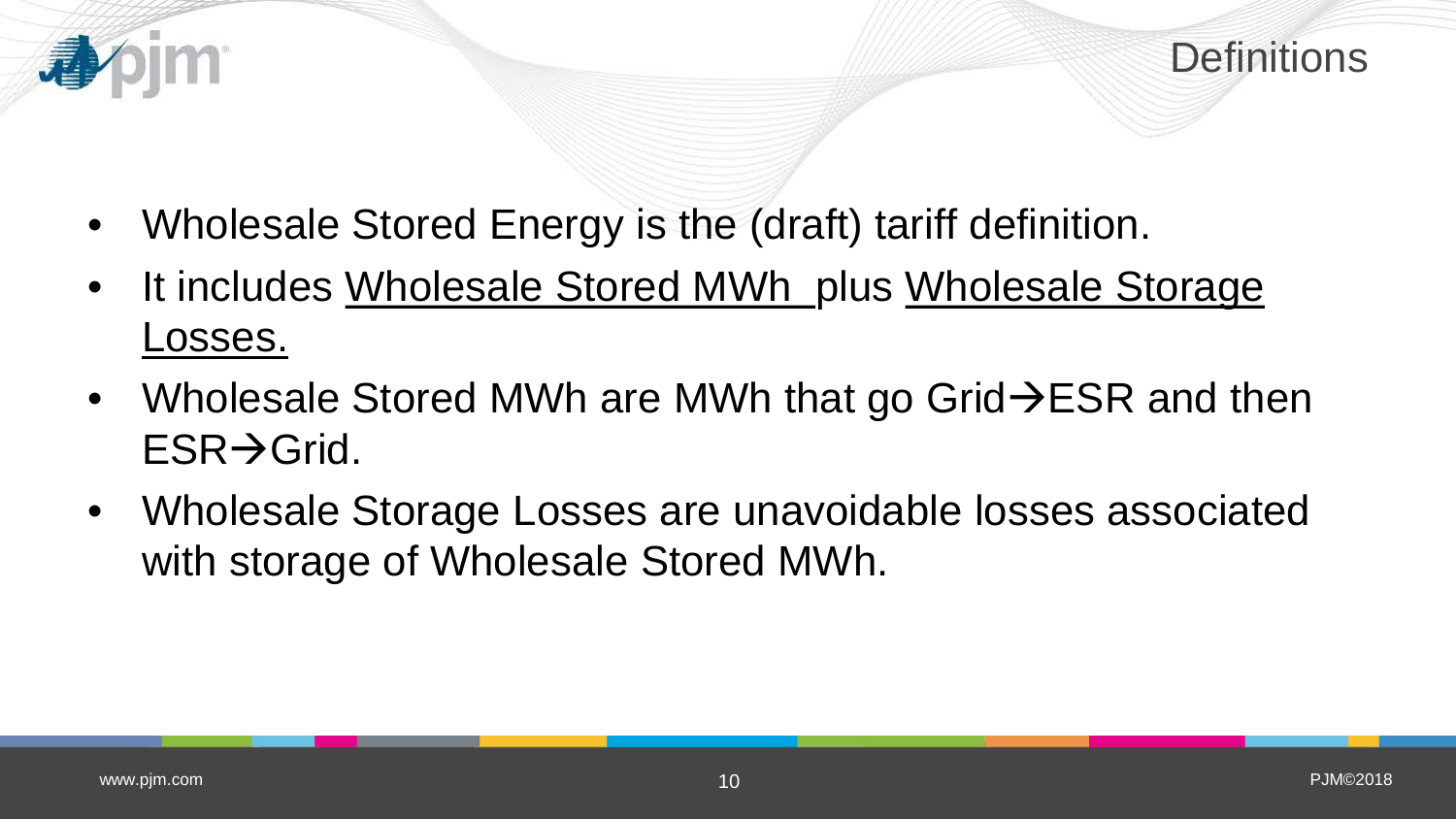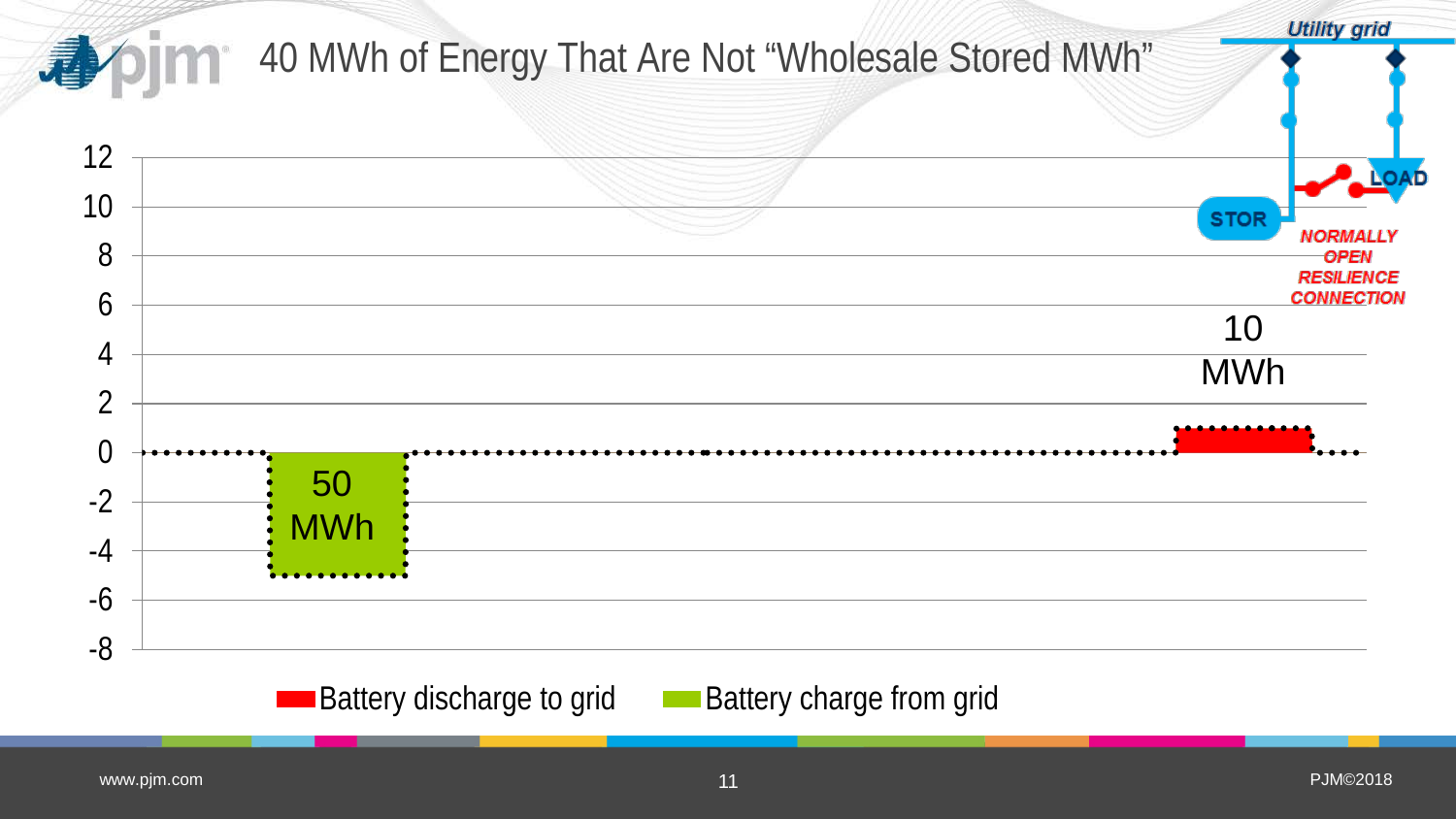

[www.pjm.com](http://www.pjm.com/)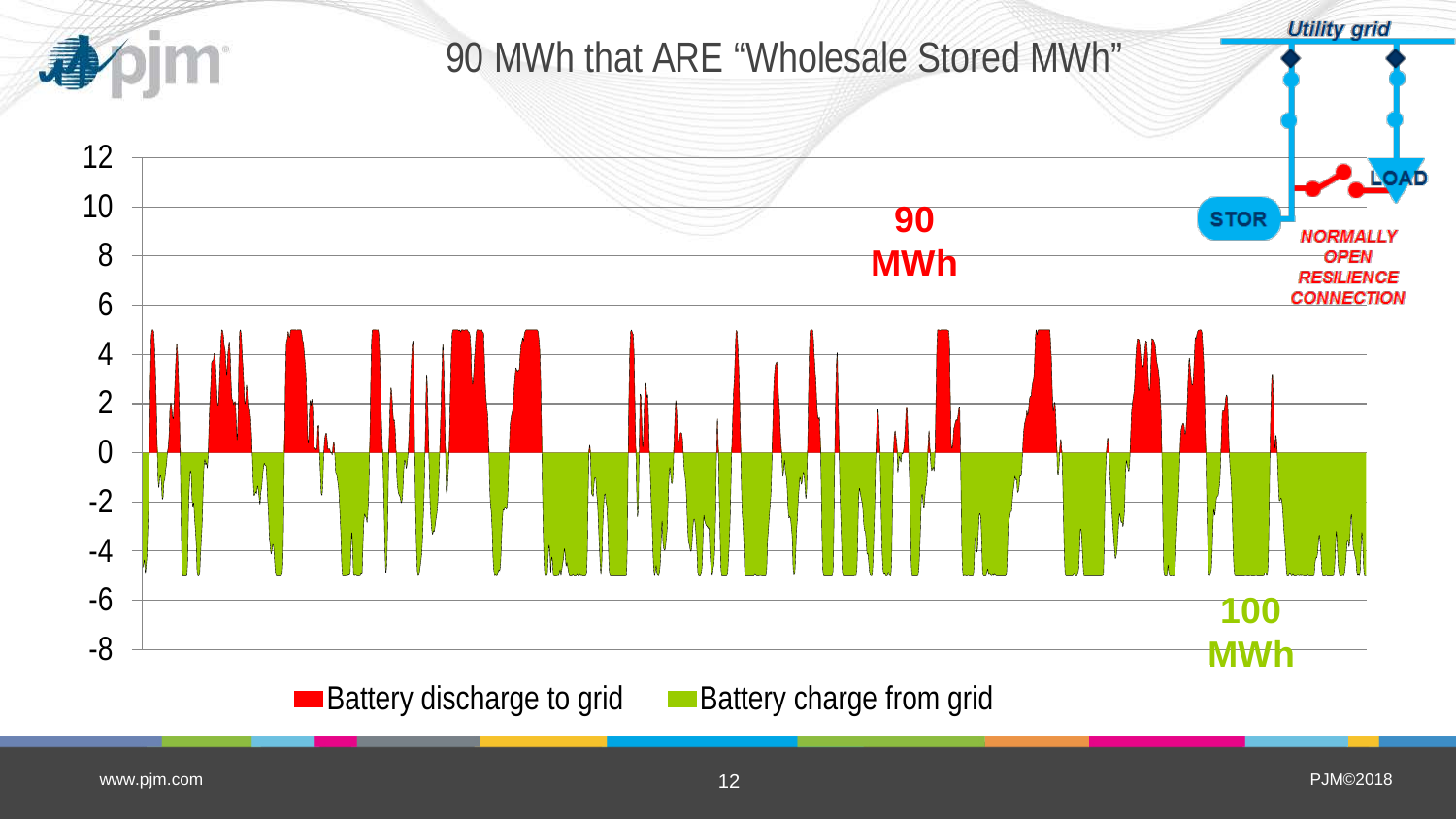

Over a long period of time relative to ESR storage capacity:

• Wholesale Stored MWh = MIN (Σ**ESR Injections to Grid,** Σ**ESR Withdrawals from Grid)**

Without co-located generation, with significant losses + small stock changes  $\rightarrow$ *ESR Injections are always < ESR Withdrawals*

### *So: Wholesale Stored MWh = ESR Injections to Grid*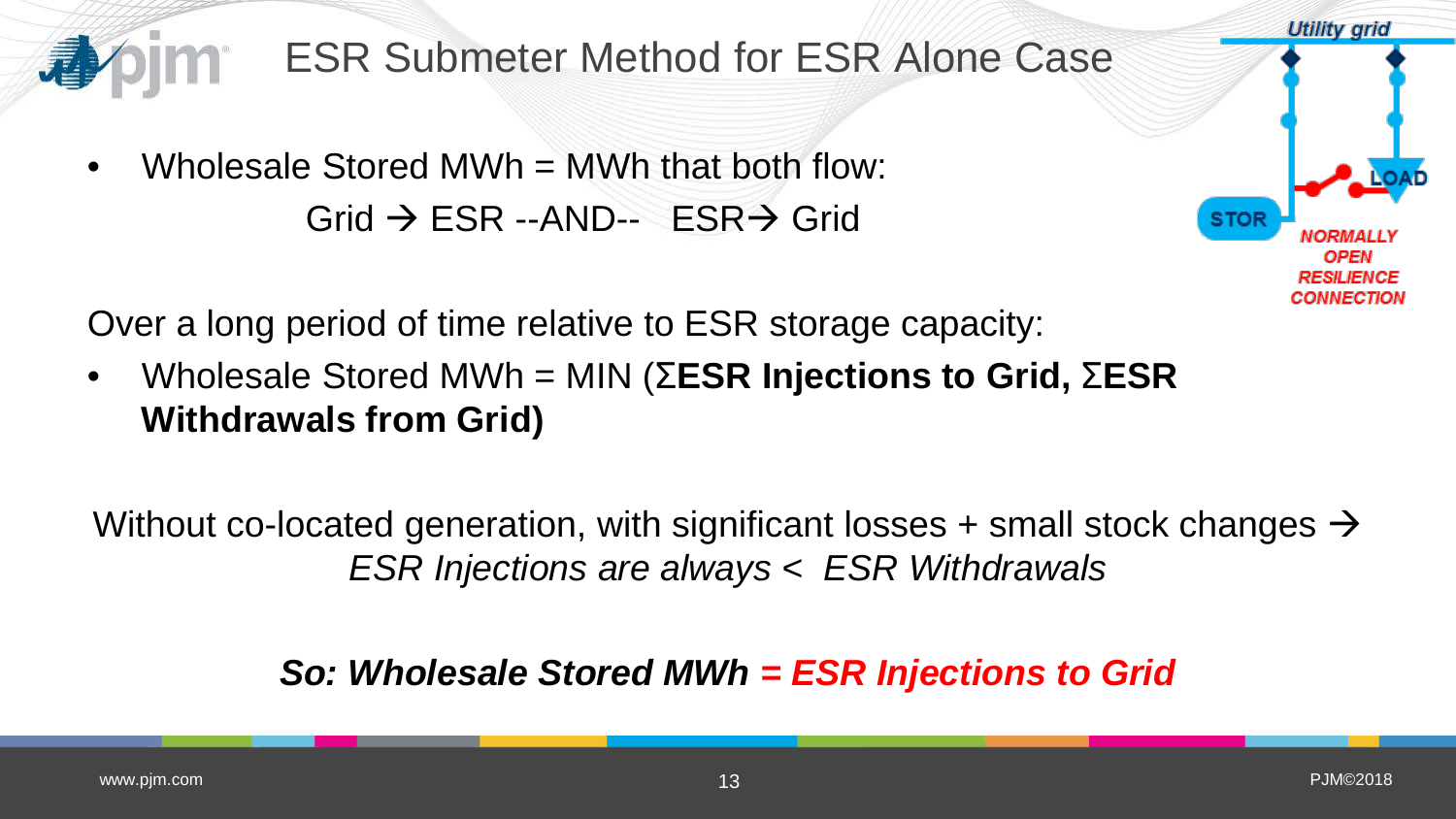

## ESR Submeter Method for ESR Alone Case

- *ESR Injections* = monthly **Σ**ESR submeter value when POI MW injects AND ESR submeter MW is producing
- *Wholesale Losses + Stock Change =*  monthly **Σ**ESR submeter
	- This measures energy that went into the ESR but didn't come out, either because it was lost or it increased the stock.
	- Decreases in stock net against losses.
- **POI withdrawals** = monthly **Σ**POI meter when withdrawing.

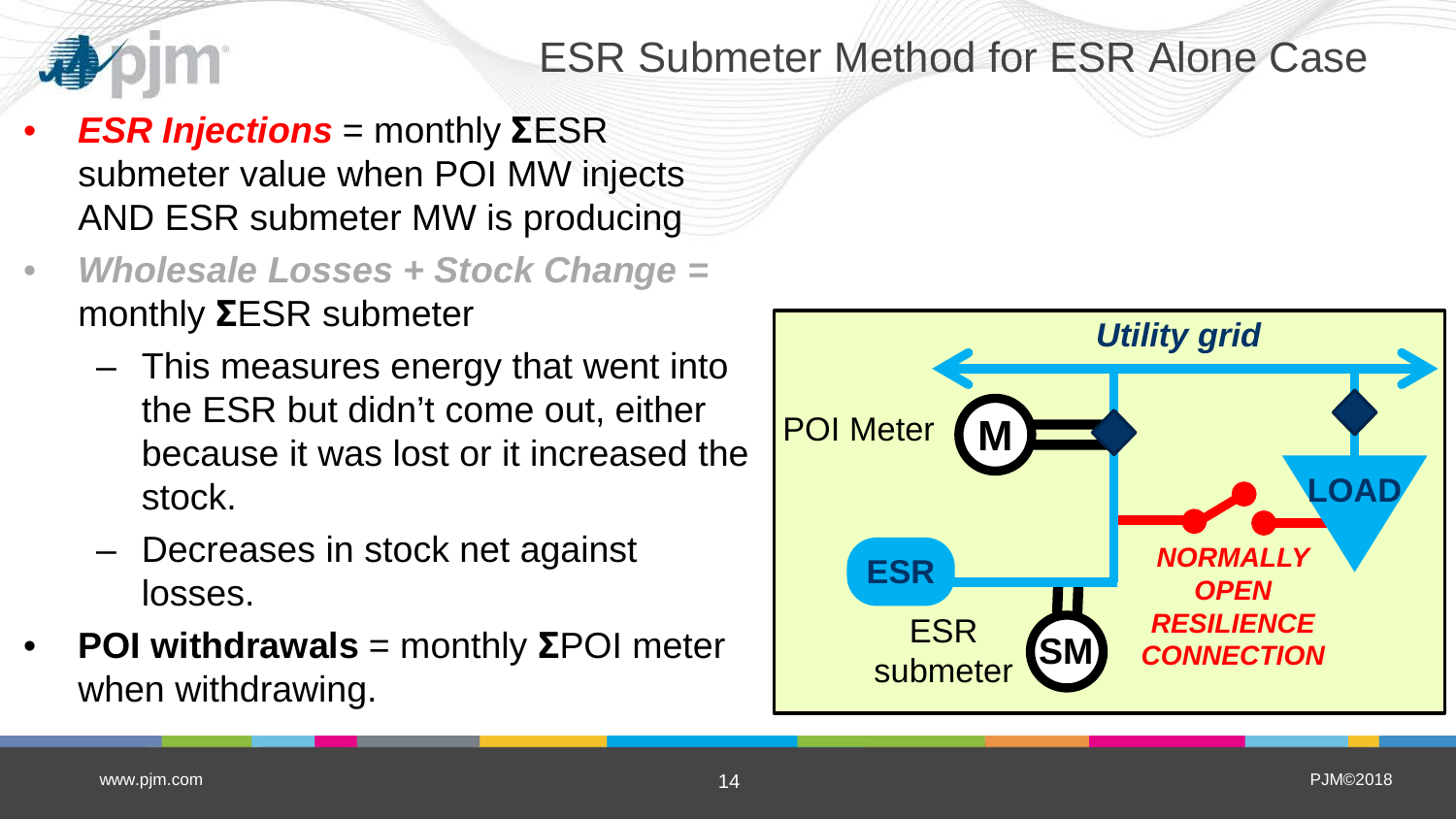

#### **4. Load = POI withdrawals –** *ESR Injections* **– (Wholesale Storage Losses + Wholesale Stock Change)**